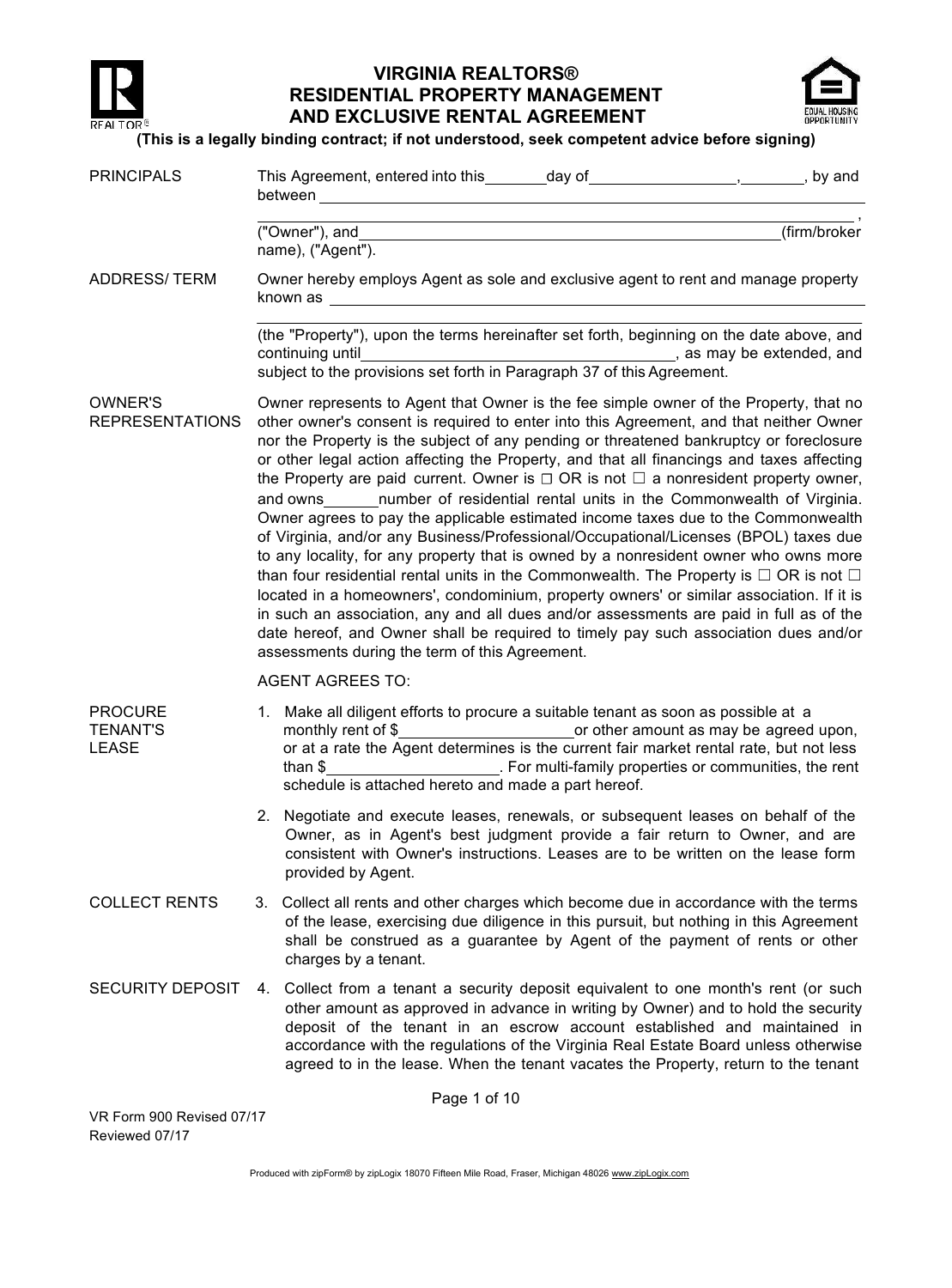the security deposit with any interest as may be required by law, less any and all proper deductions. Any interest earned above the statutory interest payable to the tenant will be retained by Agent to cover administrative costs.

- RECORD **STATEMENTS** 5. Keep accurate records of the rent receipts and expenditures for the Property and furnish Owner with accounting statements and detailed annual statement of receipts and disbursements for tax purposes, with IRS Form 1099 indicating rents received for the Property.
- REMIT NET RENT 6. Promptly remit directly to Owner, or to deposit in the account of Owner, as directed by Owner, the balance of all sums due Owner under the terms of this Agreement. This remittance will be forwarded by the of each of each of each of each of each of each of each of each of each of each of each of each of each of each of each of each of each of each of each of each of each of each of ea month, provided the rent and other fees as applicable have been collected by this date. Notwithstanding the preceding, Agent shall have the right to retain rent payments during the last month of a lease for a period not to exceed days, in order to pay any outstanding invoices, the costs to prepare the Property for rerental, and any other costs that may be reimbursable under the terms of this Agreement.
- REPAIRS/ MAINTENANCE OF PROPERTY 7. Except as otherwise provided in this Agreement, make or cause to be made all repairs, replacements, alterations, or decorations to the Property. Agent shall enter into agreements in the name of Owner for all necessary repairs, maintenance (to include changing locks as deemed necessary by Agent), minor alterations, utility services, and other services to and for the Property. Agent is hereby authorized to spend up to \$ for any one repair or maintenance item, without Owner's prior consent. Agent is further authorized to pay for repairs, services, and any related expenses, in the event of an emergency (as determined by Agent); the repairs are required by the lease; federal, state, or local laws or regulations; or after reasonable efforts Agent is unable to reach Owner.
- FORMS 8. Owner and Agent agree to use the Virginia REALTORS® standard document forms, and any and all other forms provided by Agent in Agent's sole discretion. Agent shall provide Owner copies of any forms upon the request of Owner.
- INSPECTIONS 9. Make inspections of the Property as Agent feels necessary and report matters concerning the condition of the Property to Owner. In the event of vacancy, Agent will take reasonable precautions to safeguard the Property, but Agent is not liable for any damages to the Property of any kind.

OWNER HEREBY DELEGATES TO AGENT THE FOLLOWING AUTHORITY AND POWERS (ALL OF WHICH MAY BE EXERCISED IN THE NAME OF OWNER) AND AGREES TO ASSUME ALL EXPENSES IN CONNECTION THEREWITH:

ADVERTISE,SIGN, LOCKBOX, MLS, RENT SIGN 10. Advertise the Property, display signs thereon (unless prohibited by local ordinance), place a common key lockbox upon the Property, and make a blanket unilateral offer of cooperation to real estate brokers and participants in any common source information service, including multiple listing service, that Agent deems appropriate. Owner hereby authorizes Agent to advertise the Property on any common source information service including multiple listing service, and on the internet and other media for the purpose of marketing the Property, provided Agent has the proper authority to enter information into such service.

Page 2 of 10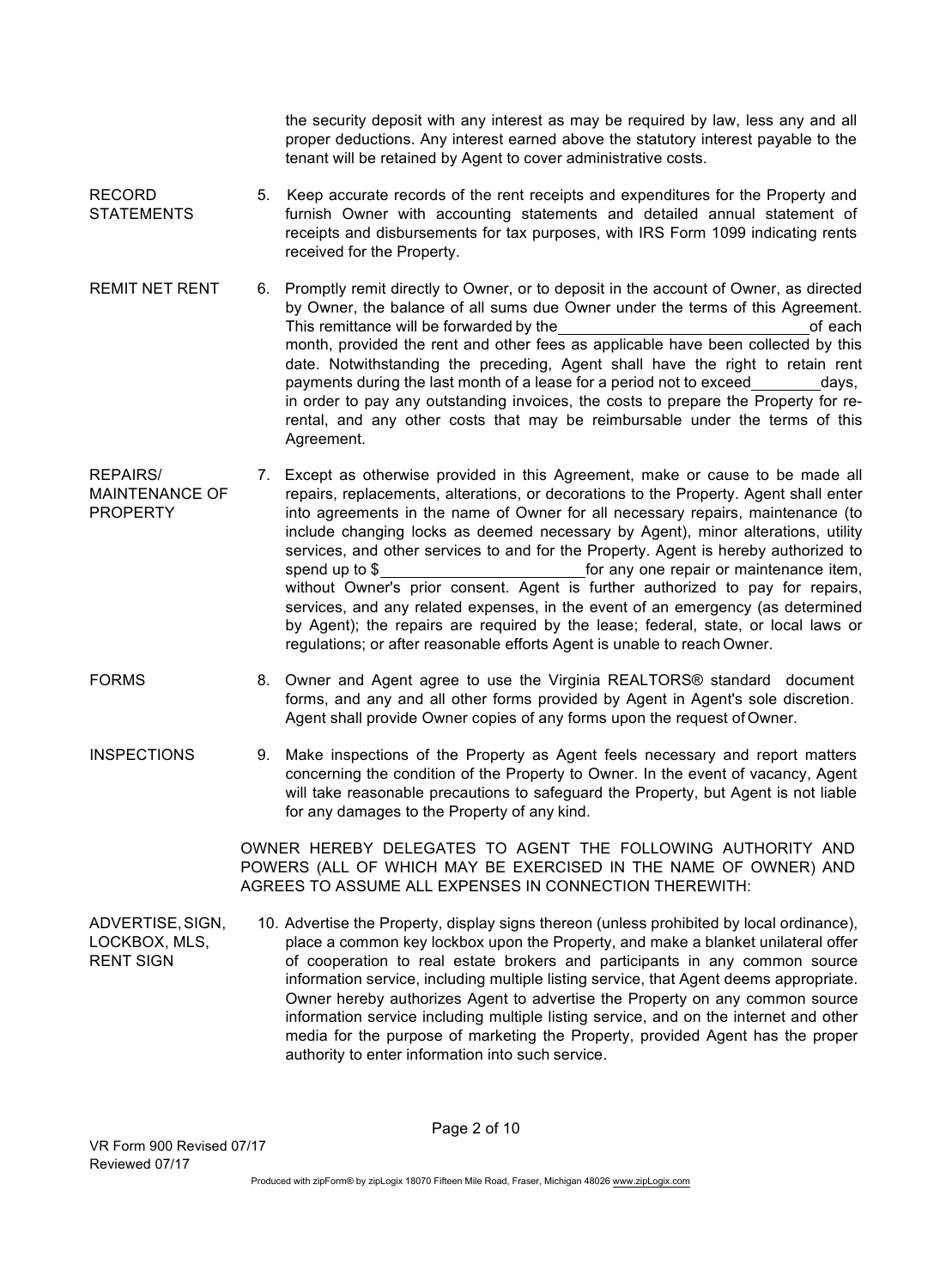- RENEW/ CANCEL 11. Investigate credit references of prospective tenants, sign leases, renew and/or cancel existing leases, and prepare and execute new leases in accordance with terms provided by Owner.
- COLLECT RENTS 12. Collect rents and other charges that become due and give receipts therefore, and deposit all funds collected hereunder in Agent's rental account.
- COLLECT OTHER **CHARGES** 13. Collect from tenant all or any of the following: charges for late rent payments, bad check and related charges and penalties, credit report fees, subleasing or early termination of lease charges including commission, and any administrative fees authorized by the lease or Virginia law. Agent shall be entitled to retain such charges or commission to cover administrative costs.
- COLLECT/REFUND **SECURITY DEPOSITS** PAYMENTS 14. Collect security deposits from tenants and refund security deposits, less any proper deductions, and pay interest on such security deposits in accordance with the Virginia Residential Landlord Tenant Act ("VRLTA"). Agent shall be entitled to retain, as administrative expense, one-half of any actual damages incurred, as recoverable by law, if applicant is approved and fails to enter into a lease with Owner, or fails to move into the Property on the commencement date of the lease.
- MAKE PAYMENTS 15. If selected in paragraph 49, make payments on any trust or mortgage on the Property, to pay any real estate taxes, condominium/association fees, common area utility charges, special assessments or other charges against the Property that may come due, and for which Owner is obligated, and pay for same from Owner's account. Failure to maintain adequate funds in Owner's account as specified in paragraph 28 will release Agent from this obligation.
- LEGAL **PROCEDURES** 16. Terminate tenancies and sign and serve such notices as are deemed necessary and appropriate by Agent. Agent shall institute and prosecute actions to evict tenants, to recover possession of the Property, and to sue for and recover rent. Agent reserves the right to settle, compromise, and release legal actions or reinstate such tenancies, as Agent sees fit or appropriate. Owner hereby appoints Agent as Owner's attorney in fact with full power to do all things appropriate that Owner might do to collect from any tenant or other party any and all amounts due and owing to Owner in relation to the Property and the matters contemplated by this Agreement, including, without limitation, prosecution of suits and actions for rent, damages, unlawful detainer, eviction, and other legal or equitable actions. Any legal costs incurred by Agent pursuant to this Section 16 shall be paid by Owner.
- HIRING **CONTRACTORS** 17. Hire, discharge and supervise, in the name of Owner, all labor and contractors required for the operation and maintenance of the Property; it being agreed that all contractors shall be deemed contractors of Owner and not of Agent, and Owner will have all obligations arising from such contracts. Agent may perform any of its duties through Owner's attorneys, agents, or contractors and shall not be responsible for their acts, defaults, or negligence if reasonable care by Agent has been exercised in their employment and retention. Owner grants Agent the authority to make decisions under this Agreement in Agent's sole and absolute discretion.

#### OWNER HEREBY AGREES TO PAY AGENT:

PROCURRING FEE 18. Afee of when a tenant has been procured and the lease is executed, or as otherwise agreed by the parties. Such amount may be paid to a cooperating broker or to Agent, as applicable. This

Page 3 of 10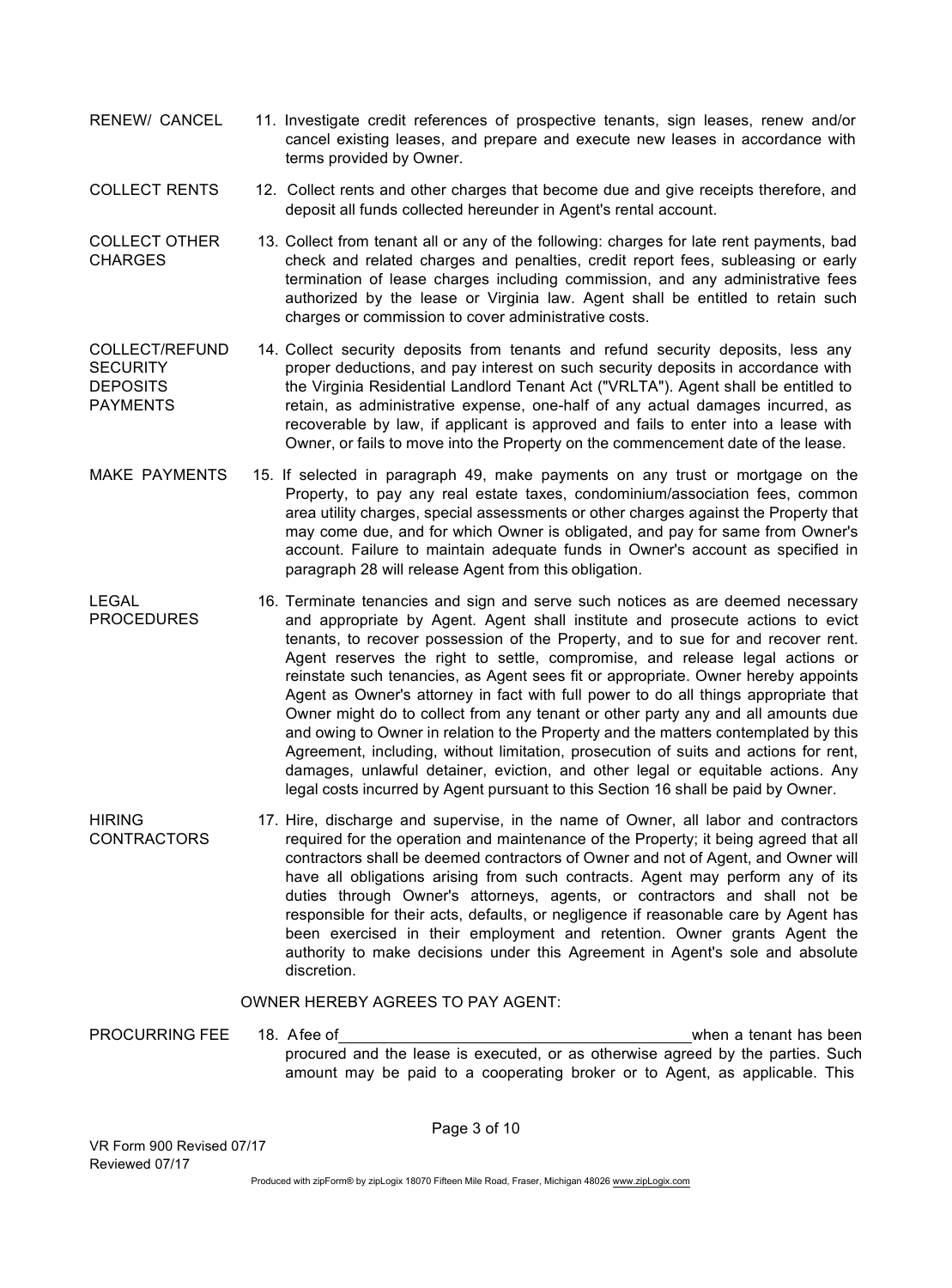procuring fee is separate from the management fee described below in Paragraph 21. This fee is earned when the lease is executed.

- SET-UP FEE 19. A one-time, non-refundable administrative set-up fee of \$ is due at the time of signing this Agreement.
- RENEWAL FEE 20. An additional fee of \$
- MANAGEMENT FEE 21. For the management services of Agent, a management fee of percent of all gross rentals collected by the Agent, or a minimum of \$ . The management fee is payable on all rents during the original term, any renewals, extensions, expansions, replacements, relocations, or new leasings between Owner and tenant, or Owner's successors and assigns, including, without limitation, or any entity affiliated with, controlled or owned by or under common control or ownership with Owner. No sale of the Property shall release Owner or its successor or assigns from the obligations under this Agreement. Owner agrees that, at the request of Agent, all leases for the Property will contain a provision incorporating the commission rights of Agent hereunder. Agent shall have the right to collect all rents due hereunder so that its fees and commissions may be paid in installments as the rent is received and retained by Agent before remitting the rent (less such fees or commissions) to Owner but if any act be done to deprive Agent of its right to collect the rent, then the entire amount of its fees and commissions earned but then unpaid shall, at Agent's option, become immediately due and payable.
- NON-MANAGEMENT 22. A fee of \$ FEES **22. A for the cost of any non-management** services provided. Non-management services may include, without limitation, procuring third party vendors, which Agent may or may not have an ownership interest in, or certain work performed by employees of Agent.
- SALE 23. In addition to any leasing, management or other fee payable hereunder, a sales fee equal to if the Property is sold during the lease term or up to 180 days following the expiration of the lease term, to a purchaser procured by Agent, or to any entity affiliated with, controlled by or under joint ownership or control with such Owner or any of its owners or principals.

#### OWNER HEREBY FURTHER AGREES TO:

- LIABILITY **INSURANCE** 24. Indemnify, defend, and save Agent harmless from all suits in connection with the Property and from liability for damage to Property and injuries to or death of any employee of Agent or any contractor or other person whomsoever, and to carry at his own expense property damage insurance with the minimum coverage amount of \$ coverage amount of \$ co-insured (if permitted by the insurance carrier) on such policies to protect their interests, in form and substance satisfactory to Agent, and to furnish Agent a certificate evidencing the existence of such insurance coverages.
- FIRE INSURANCE 25. Provide Agent with a copy of the fire and hazard insurance dwelling policy in force which shall include coverage for rent loss in the event the Property should become uninhabitable or in the event of vacancies in excess of thirty days, as well as adequate coverage for vandalism.

Page 4 of 10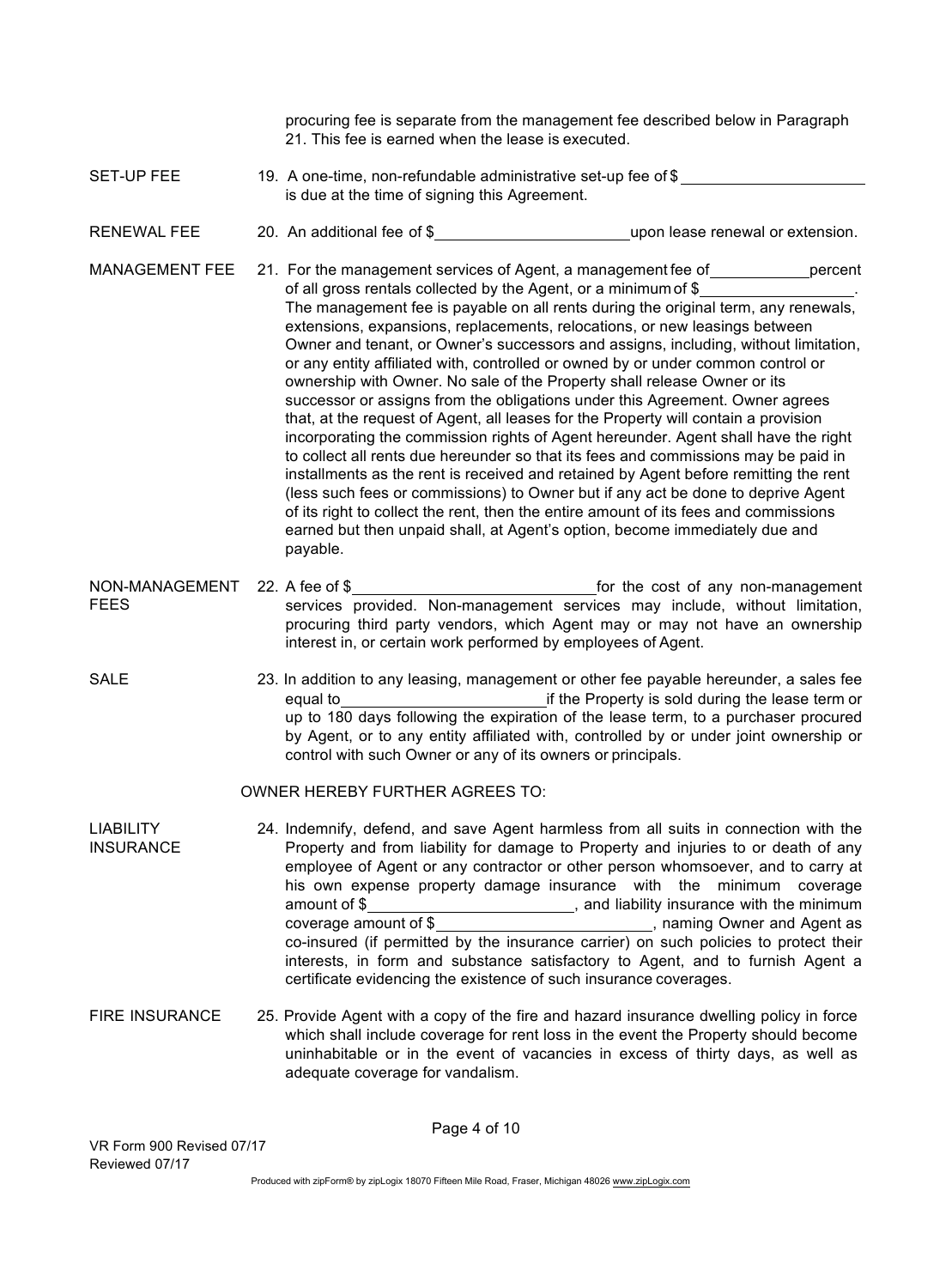- INDEMNIFICATION AND RELEASE 26. Indemnify and save Agent harmless against (i) all claims for damages arising out of alleged violations by Agent in a representative capacity, or Owner, or both, of any constitutional provision, statute, ordinance or regulation, federal, state or local, which arise out of the offer to lease, leasing, management, or operation of the Property hereunder or otherwise; and (ii) all expenses incurred by Agent in connection with the foregoing, including the reasonable fees and costs of counsel retained to defend Agent; provided, however, that the provisions of this Paragraph shall not apply if a court of competent jurisdiction makes a final determination, which is either upheld on appeal or not appealed within the applicable period of time, that Agent intentionally violated any such constitutional provisions, statute, ordinance, or regulation. Owner hereby releases Agent from any and all claims, liability, or loss suffered by Owner as a result of damage to the Property not covered by Owner's hazard insurance. Except as otherwise provided herein, Owner and Agent do hereby release each other from any and all liability, loss, damage, or claim resulting from any claim and agree to secure from their insurers acknowledgment of such release and a waiver of any rights of subrogation.
- **BANKRUPTCY DEPOSITORY** 27. Not hold Agent liable in the event of bankruptcy or failure of the depository bank or savings and loan institution in which the monies due Owner are deposited in a fiduciary account.
- MAINTENANCE ACCOUNT 28. Maintain in Owner's account with Agent an amount equal to one month's normal disbursements for such things as mortgage payments, condominium/association dues, other monthly or regular obligations of Owner, plus \$ for maintenance and repairs. Funds are to be accounted for in Agent's escrow account and are to be used for payment of Owner's obligations as otherwise provided in this agreement.
- VRLTA 29. Have the landlord tenant relationship and the lease be governed by the VRLTA.
- PROPERTY 30. Make the Property available for lease and occupancy no later than AVAILABILITY *AVAILABILITY AVAILABILITY AVAILABILITY AVAILABILITY AUSE 1999 <b>1999 1999 1999 1999 1999 1999 1999 1999 1999 1999 1999 1999 1999 1999 1999 1999 1999 1999 19* property with the exception of those items listed on the attached Property Management Information Form that will remain in the Property as part of the rental to tenants. If Owner fails to do so, Agent shall have the right to take all reasonable actions, at Owner's sole cost and expense, to prepare the Property for lease and occupancy as soon thereafter as practicable.
- LEAD-BASED PAINT 31. Use a certified lead-based paint renovator for any repairs to the Property which would disturb painted surfaces if the Property was constructed prior to 1978, if required by law.
- UTILITIES 32. Keep and maintain all utilities on in Owner's name during any periods of vacancy of the Property.

#### IT IS MUTUALLY AGREED THAT:

**STRUCTURAL CHANGES** 33. Owner expressly withholds from Agent any power or authority to make any structural changes in any building or make any other major alterations or additions in or to any such building or equipment therein, or to incur any expenses chargeable to Owner other than expenses related to exercising the express powers above vested in Agent without the prior written direction of Owner, except such emergency repairs as may be required because of danger to life or property or which are immediately necessary for the preservation and safety of the Property or the safety of the tenants and occupants thereof, or are required to avoid the suspension of any necessary service to the Property.

Page 5 of 10

VR Form 900 Revised 07/17 Reviewed 07/17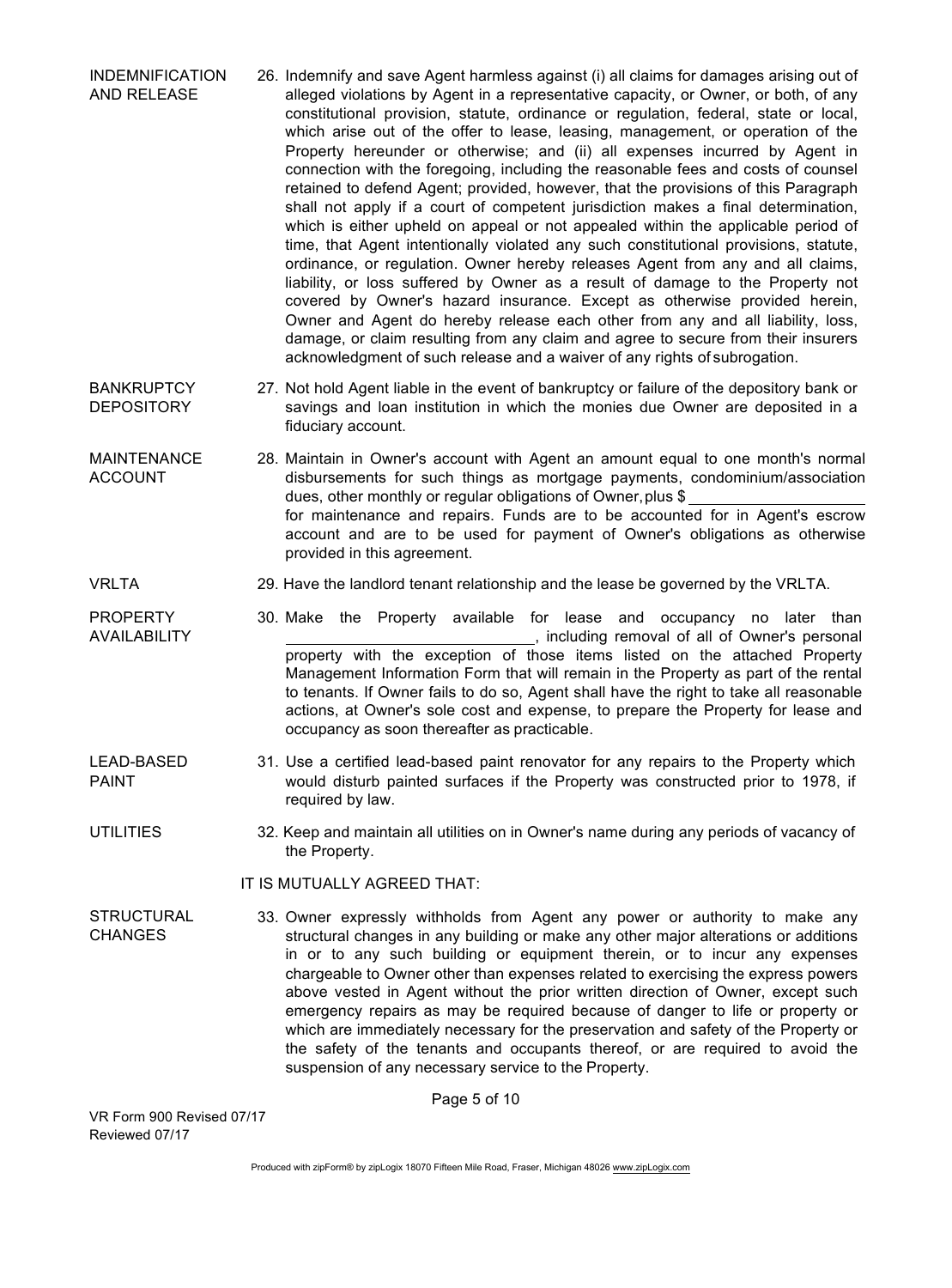COMPLIANCE WITH LOCAL CODES 34. Agent does not assume and is given no responsibility for compliance of the building on the Property, or any equipment therein, or for compliance with the requirements of any statute, ordinance, law, or regulation of any governmental body or any public authority or official having jurisdiction, except to notify Owner promptly or forward to Owner promptly any complaints, warnings, notices, or summons received by it relating to such matters. Owner represents that to the best of its knowledge the Property and equipment comply with all such requirements and authorizes Agent to disclose the ownership of the Property to any such officials. Owner further agrees to indemnify and hold harmless Agent, its representatives, servants, and employees, of and from all loss, cost, expense, and liability whatsoever which may be imposed on them or any of them by reason of any present or future violation or alleged violation of any laws, ordinances, statutes or regulations.

MOISTURE AND MOLD REMEDIATION 35. Except as expressly provided in this Agreement, Agent shall have no maintenance obligations with respect to the Property relating to the accumulation of moisture or the presence of mold or other fungus. Agent will notify Owner in writing of any mold condition in the Property of which Agent has actual knowledge; provided, however, that Agent will have no obligation to inspect for such condition except as set forth below. It is expressly agreed that Agent will hire a contractor to address any mold or moisture condition in the Property. Owner agrees to indemnify and hold Agent harmless from and against any and all loss, cost, expense, claim, suit, and liability whatsoever by reason of Owner's failure to perform any maintenance of the Property required to prevent harm or injury to any tenant or the property of any tenant from mold or other fungus, unless Agent has assumed in this Agreement the obligation to perform such maintenance.

TERMINATION BY AGENT 36. If it is alleged or charged that any building on the Property, or equipment therein, or any act or failure to act by Owner with respect to the Property, or the sale, rental, or other dispositions thereof, fails to comply with, or is in violation of any of the requirements of any constitutional provision, statute, ordinance, law, or regulation of any governmental body or any order or ruling of any public authority or official thereof having jurisdiction thereover, and Agent, in its sole and absolute discretion, considers that the act or position of Owner with respect thereto may result in damage or liability to Agent, Agent shall have the right to cancel this Agreement at any time by written notice to Owner of its selection to do so, which cancellation shall be effective upon the giving of such notice. Such notice may be hand delivered in accordance with Section 55-248.6 of the Code of Virginia or given by regular mail, postage prepaid, with Agent retaining sufficient proof of mailing which may be a U.S. Postal Certificate of Mailing, and if served by mail shall be deemed to have been given when deposited in the U.S. Mail. Owner and Agent may send notices in electronic form. If electronic delivery is used, the sender shall retain sufficient proof of the electronic delivery, which may be an electronic receipt of delivery, a confirmation that the notice was sent by facsimile, or a certificate of service prepared by the sender confirming the electronic delivery. Such cancellation shall not release the indemnities of Owner to Agent and shall not terminate any liability or obligation of Owner to Agent for any payment, reimbursement or other sum of money due and payable to the Agent pursuant to this Agreement.

TERMINATION/ AUTOMATIC RENEWAL 37. This Agreement may be terminated by either party at the later of: (i) the expiration date set forth in the second paragraph of this Agreement; or (ii) at the end of the lease term for any tenant procured by Agent; upon providing the other party 30 days prior written notice before the applicable termination date. If this Agreement is not terminated in accordance with the preceding sentence, it shall be automatically

Page 6 of 10

VR Form 900 Revised 07/17 Reviewed 07/17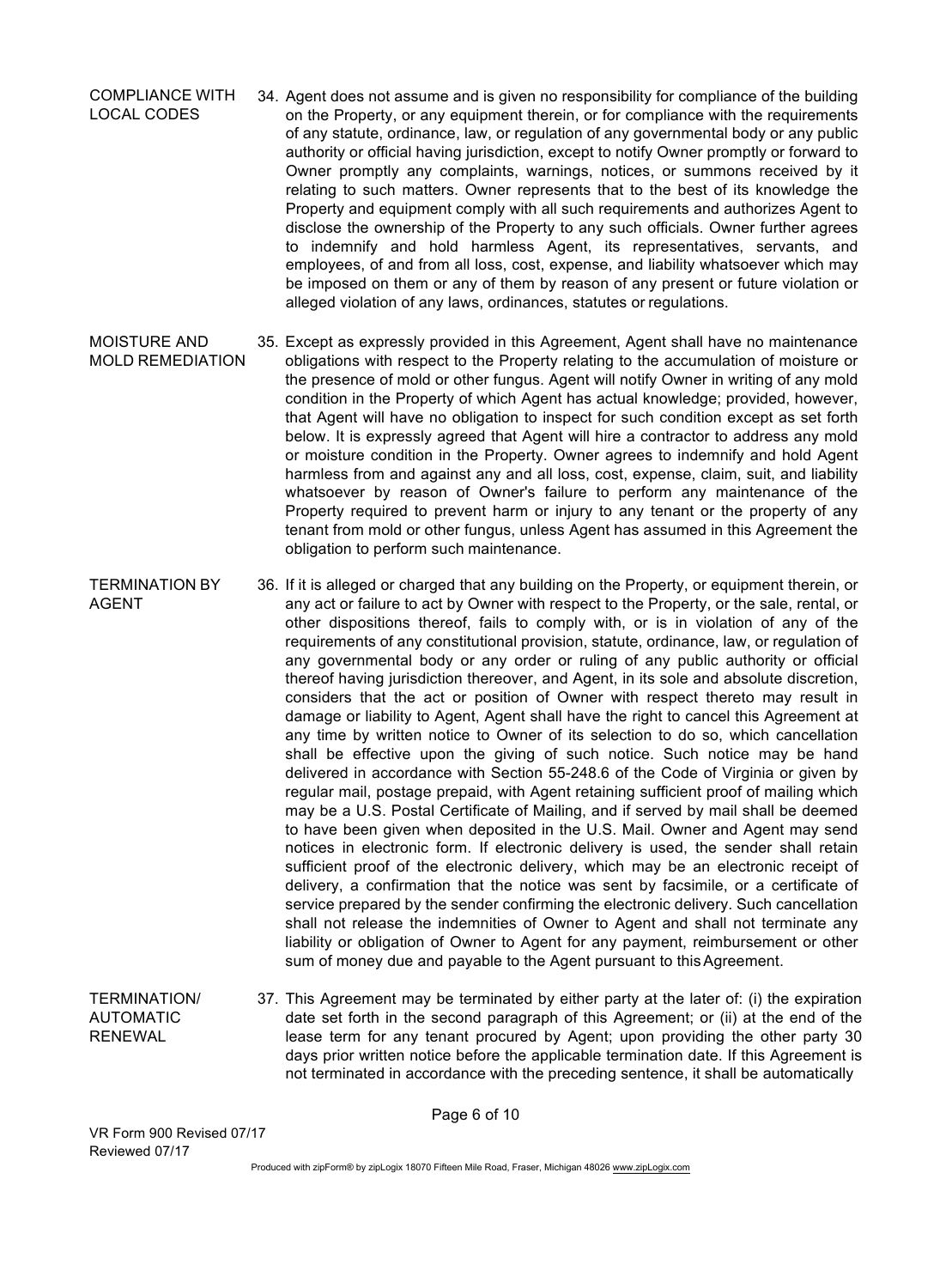renewed for the same terms as the original term hereof until terminated by either party by giving the other party written notice of their intention to so terminate in accordance with this Section. Owner shall have no right to re-occupy the Property during any lease term of a tenant, unless otherwise provided in the applicable lease.

- AGENT'S PERFECTED SECURITY LIEN 38. Owner grants Agent a perfected security interest in the rents collected or to be collected under the lease as security for any advances and expenditures made personally by Agent for the benefit of Owner, and not thereafter reimbursed by said Owner.
- FAIR HOUSING 39. The Property will be shown and made available to all persons without regard to any protected class under federal, state, or local fair housing laws or regulations, or the REALTOR® Code of Ethics.
- LEASE PREVAILS 40. If any provision of the lease on the Property conflicts with this Agreement, the lease shall take precedent over this Agreement.
- DEFAULT 41. Owner failing to comply with any provision of this Agreement constitutes a default. In the event of a default, Agent may terminate this Agreement with written notice.

#### MISCELLANEOUS:

- IRS RULING 42. Owner and Agent acknowledge that neither the United States Congress nor the Internal Revenue Service has established definitive standards for active participation in the management of investment property. Accordingly, while it is the intention of the parties that Owner shall actively participate in management of the Property, Agent makes no representation or warranty that the provisions of this Agreement shall comply with any requirements for "active participation" by Owner.
- NONRESIDENT OWNER 43. Under Virginia law, a "Nonresident Landlord" is required to file a Nonresident Real Property Owner Registration form with the Virginia Department of Taxation. Landlord, if a nonresident, hereby certifies that such required forms have been properly filed.
	- 44. Any individual nonresident of Virginia who owns and leases residential real Property consisting of more than four units in Virginia shall have an agent who is a resident of, and maintains a business office within, the Commonwealth of Virginia. Owner designates the following individual as the Registered Agent (fill in if applicable or N/A): Name:

| Address: |
|----------|
|----------|

Phone:

NOTICE 45. All notices required to be given under the Agreement may be hand delivered in accordance with Section 55-248.6 of the Code of Virginia or given by regular mail, postage prepaid, with the party giving notice retaining sufficient proof of mailing which may be a U.S. Postal Certificate of Mailing, and if served by mail, shall be deemed to have been given when deposited in the U.S. Mail. Owner and Agent may send notices in electronic form. If electronic delivery is used, the sender shall retain sufficient proof of the electronic delivery, which may be an electronic receipt of delivery, a confirmation that the notice was sent by facsimile, or a certificate of service prepared by the sender confirming the electronic delivery.

VR Form 900 Revised 07/17 Reviewed 07/17

Produced with zipForm® by zipLogix 18070 Fifteen Mile Road, Fraser, Michigan 48026 www.zipLogix.com

Page 7 of 10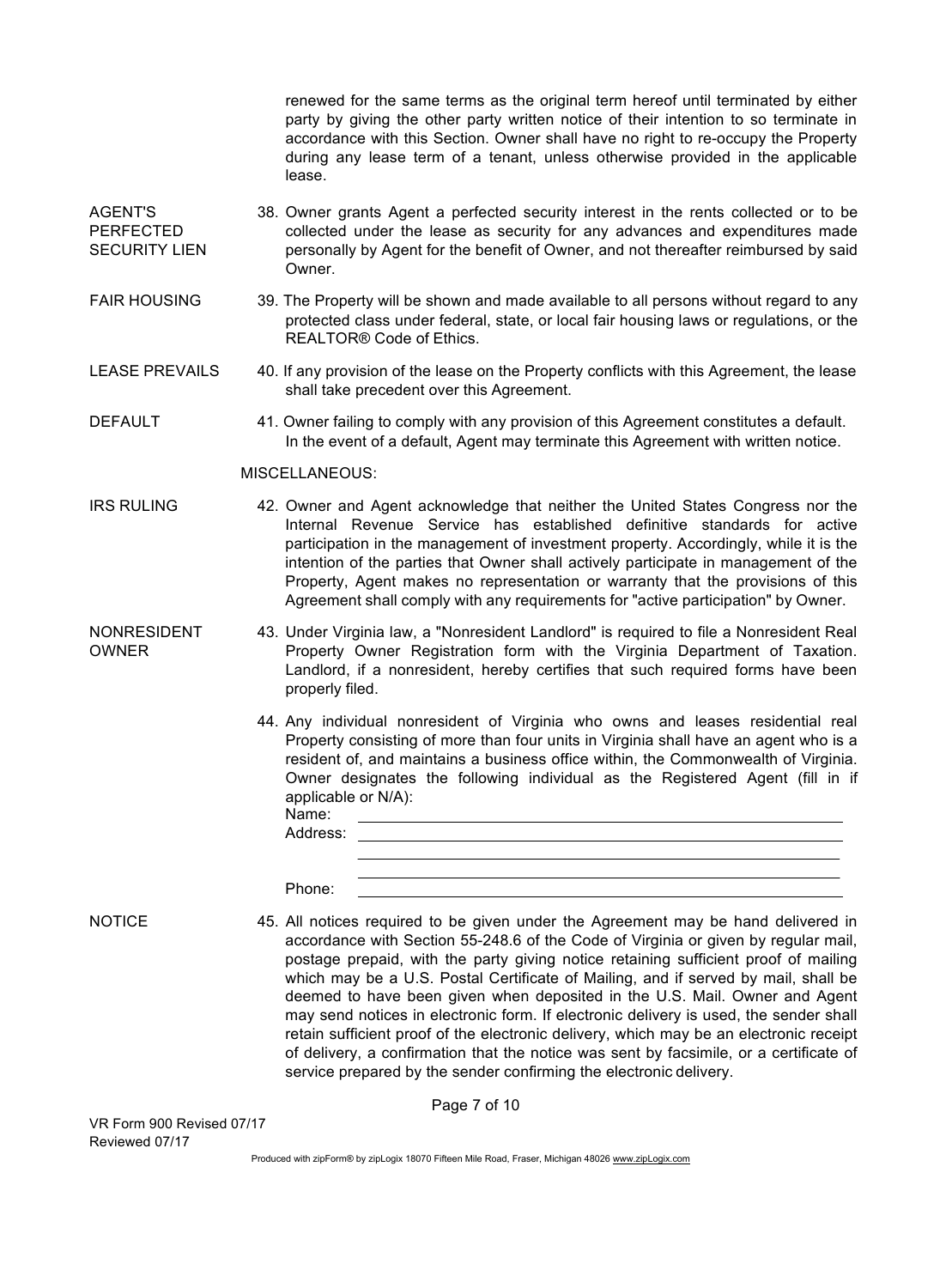FORECLOSURES 46. In the event Agent receives a mortgage default, foreclosure or similar notice from any lender affecting the Property (if the property is a single family residence), Agent shall deliver such notice to the tenant, unless such notice was delivered by tenant to Agent in accordance with Section 55-225.10 of the Code of Virginia. Foreclosure of the Property shall be deemed a breach of this agreement by Landlord.

#### WATER AND SEWER LIENS

initialed by Owner if

checked)

- 47. In the event Agent receives notice of unpaid water and sewer fees by a former tenant that may result in a lien against the Property, Agent shall deliver such notice to Owner.
- DRYWALL 48. Agent does  $□$  OR does not  $□$  have actual knowledge of the existence of defective drywall in the Property.

OPTIONAL 49. ☐ MORTGAGE, TRUST, REAL ESTATE TAX PAYMENTS, ASSESSMENTS. PROVISIONS (to be  $(Owner's\text{ Initial})$ )

Agent will make timely payments on any trust or mortgages secured by the Property, real estate taxes, or any other obligations of Owner, when not collected in escrow and paid by mortgage company, as otherwise directed by Owner, provided that there are sufficient funds immediately available in Owner's account with Agent for that purpose. Agent shall not withhold any estimated income taxes from rental payments unless Agent expressly agrees to do so and so provides in this Agreement. In no event will Agent be expected or obligated to advance or disburse any of it own money, or any money owed as a compensation to Agent for its services hereunder, for that purpose, nor shall Agent be liable or responsible in any manner whatever for the default of any consequences thereof on the terms of any trust or mortgage, the payment of real estate taxes, or any other obligations of Owner. If the Property is a single family residence, Agent shall notify Owner of any new real estate tax assessments received by Agent.

 $50. \Box$  SALE

(Owner's Initials)

Further, for a period of 90 days following the expiration of the lease term, if Owner lists the Property for sale, Owner agrees that it shall exclusively list the Property with Agent for sale, upon execution of a Listing Agreement, at the commission rate of percent of the sales price of the Property. This provision does not grant the tenant any right to purchase the Property, nor does it authorize Agent to offer the Property for sale unless and until a Listing Agreement isexecuted.

REMEDIATION OF METH LAB 51. Agent shall have no obligation for remediation with respect to the Property relating to the cleanup of a methamphetamine laboratory. If it is discovered that the Property was or is being used as a methamphetamine laboratory, Landlord is solely responsible to engage a qualified contractor for remediation and cleanup of any contamination. Agent shall have no obligation to lease the Property until proof from a qualified contractor is delivered to Agent that certifies the Property has been cleaned up as required by law. Owner agrees to indemnify and hold Agent harmless from and against any and all loss, cost, expense, claim, suit, and liability whatsoever by reason of Owner's failure to perform the requirements set forth in this Section.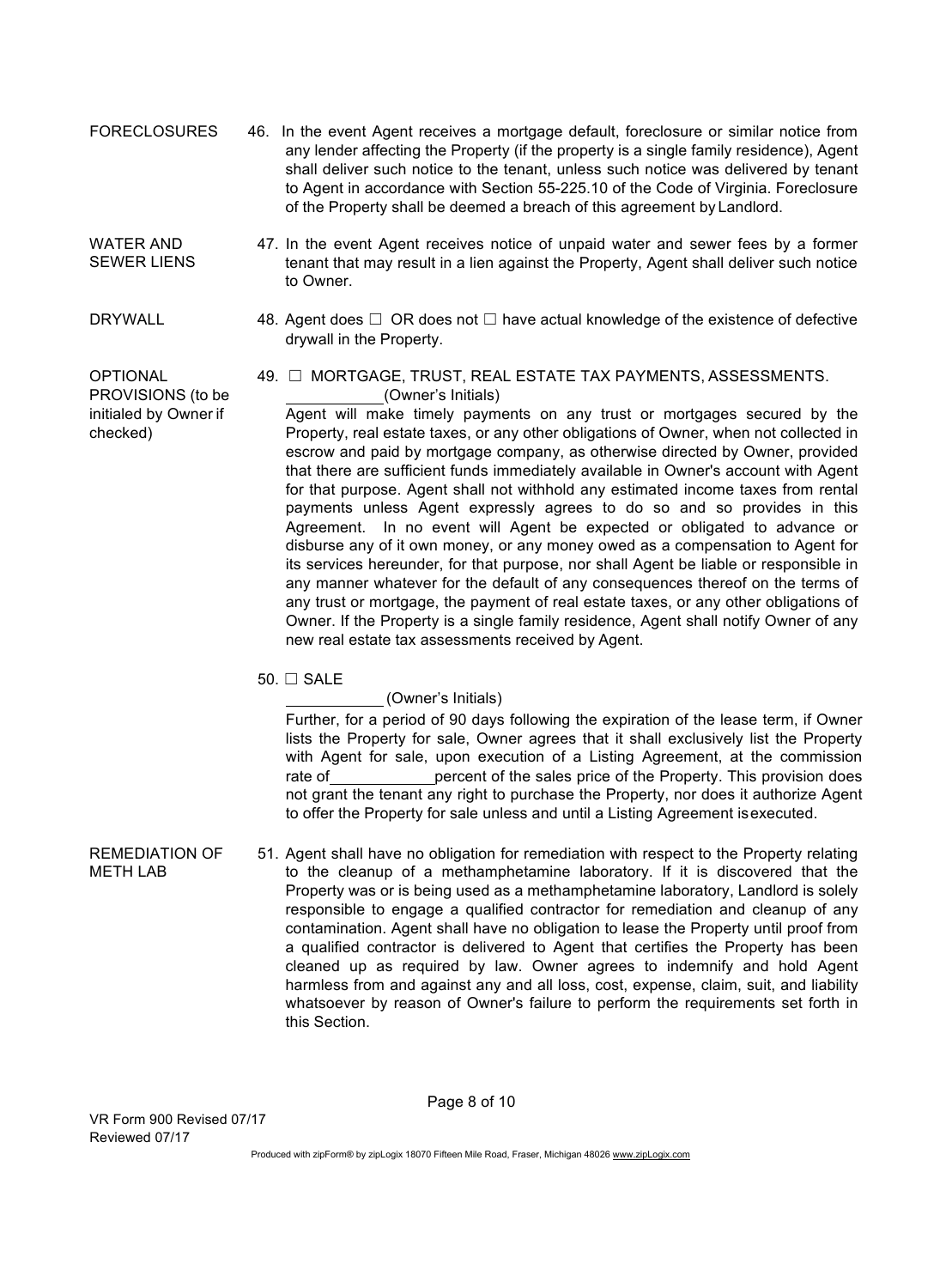NON-BINDING MEDIATION 52. In an effort to avoid the expense and delay of litigation, the parties agree to submit any disputes or claims arising out of this Agreement to mediation prior to instituting litigation. Such mediation will be *non-binding*, that is, no party will be obligated to enter into any settlement arising out of mediation unless that settlement is satisfactory to that party. Any settlement the parties enter into will be binding, but if the parties are not able to reach agreement on a settlement, they may resort to arbitration or litigation as if the mediation had never taken place. The mediation will be performed by a mutually agreeable mediator or mediation service in the area. This agreement to mediate does not apply to foreclosure, unlawful detainer (eviction), mechanics lien, probate, or license law actions. Judicial actions to provide provisional remedies (such as injunctions and filings to enable public notice of pending disputes) are not violations of the obligation to mediate and do not waive the right to mediate. Mediation fees, contained in the mediator's fee schedule, will be divided equally among parties and will be paid before the mediation conference.

#### OTHER PROVISIONS 53.

54. **/ If this Paragraph is initialed by both parties, then in** 

**ELECTRONIC SIGNATURES**

**accordance with the Uniform Electronic Transactions Act (UETA) and the Electronic Signatures in Global and National Commerce Act, or E-Sign, regarding electronic signatures and transactions, the parties do hereby expressly authorize and agree to the use of electronic signatures as an additional method of signing and/or initialing this Agreement and any addenda or amendments. The parties hereby agree that either party may sign electronically by utilizing an electronic signature service.**

*REMAINDER OF PAGE LEFT INTENTIONALLY BLANK*

VR Form 900 Revised 07/17 Reviewed 07/17

Page 9 of 10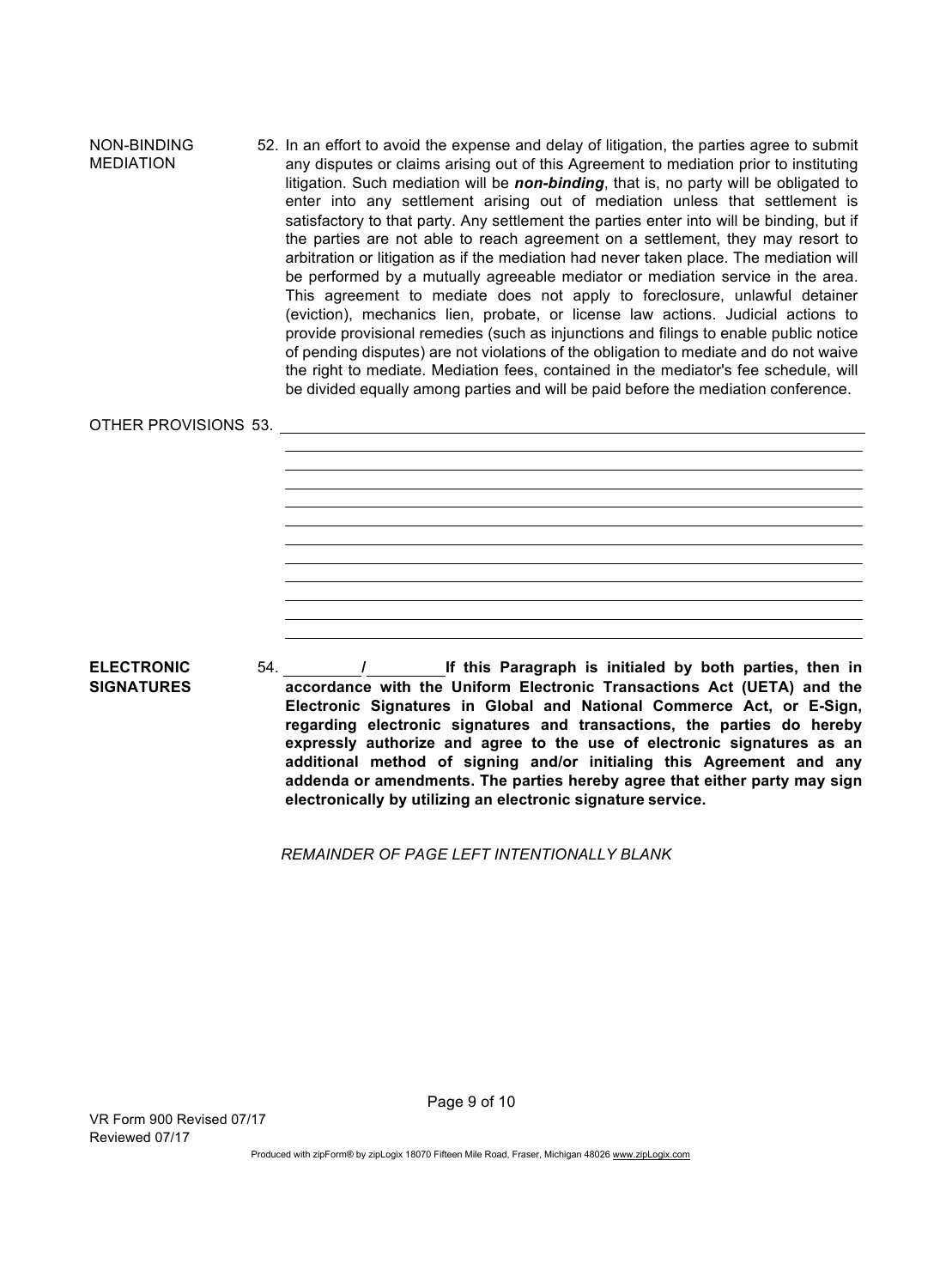This Agreement is entered into and made with complete understanding, accord, and without reservation, and shall be binding upon the successors and assigns of Agent, and the heirs, administrators, executors, successors, and assigns of Owner, and in the event of a sale shall pass to the new owner, his heirs, administrators, executors, successors, and assigns. This Agreement may not be amended or modified, except as agreed to in writing by the parties. In witness whereof, the parties have affixed or caused to be affixed their respective signatures.

IN WITNESS WHEREOF, the parties have executed this Agreement:

| Owner:      |                  | Firm/Broker: |           |  |
|-------------|------------------|--------------|-----------|--|
|             |                  |              |           |  |
| <b>Date</b> | <b>Signature</b> | <b>Date</b>  | Signature |  |
|             |                  |              |           |  |
| <b>Date</b> | <b>Signature</b> | <b>Date</b>  | Signature |  |
|             |                  |              |           |  |
| <b>Date</b> | Signature        |              |           |  |
|             |                  |              |           |  |
| <b>Date</b> | <b>Signature</b> |              |           |  |

COPYRIGHT©2017 by Virginia REALTORS®. All rights reserved. This form may be used only by members in good standing of Virginia REALTORS®. The reproduction of this form, in whole or in part, or in the use of the name "Virginia REALTORS®", in connection with any other form, is prohibited without prior written consent of Virginia REALTORS®.

Page 10 of 10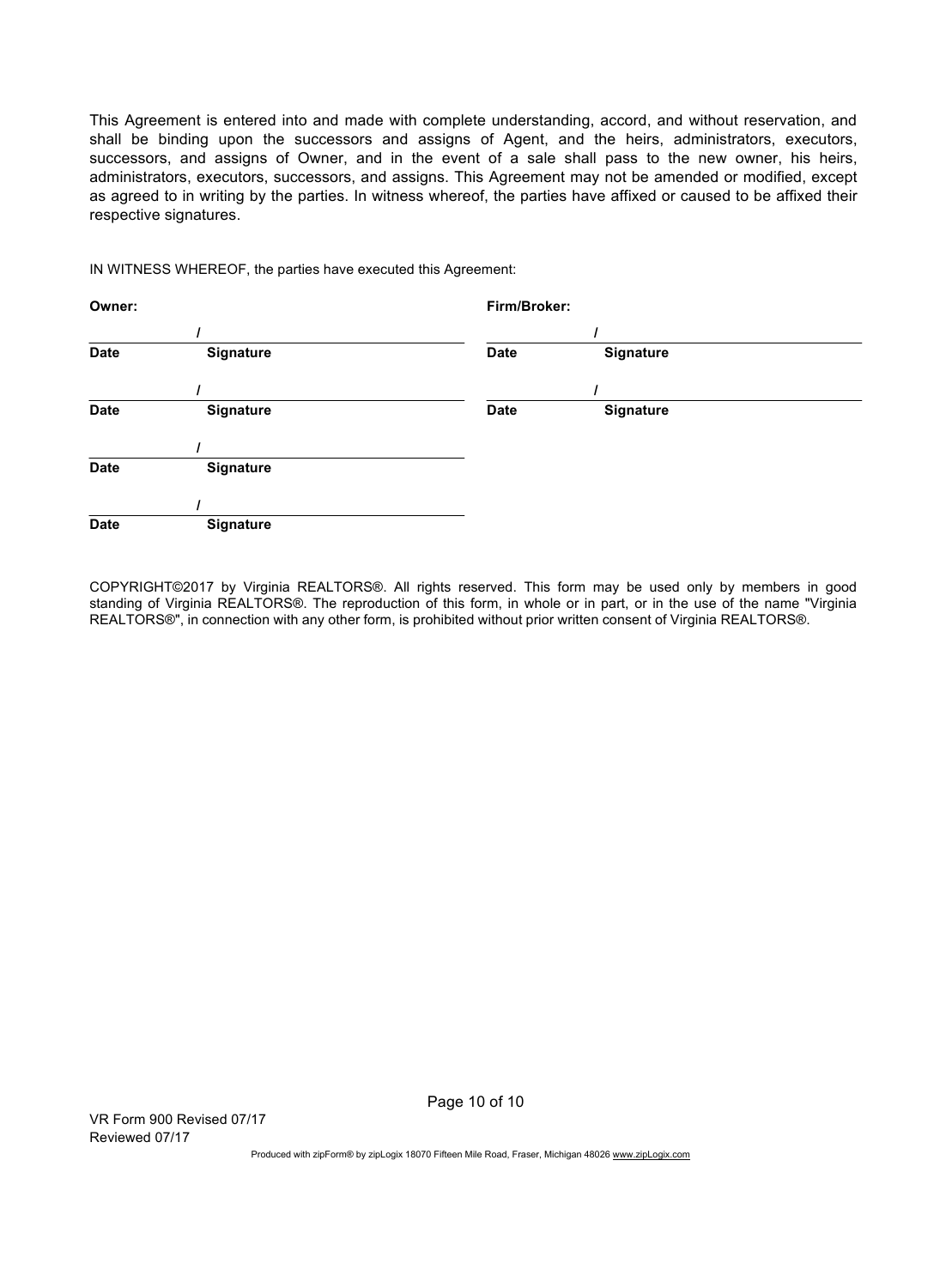### **PROPERTY MANAGEMENT INFORMATION FORM**

(To be attached with the Property Management Agreement)

| <b>Property Information:</b>     |                                                                                                                                                                                                                                                                                                                                                                               |                                                                                                |                                                                                                                |  |  |
|----------------------------------|-------------------------------------------------------------------------------------------------------------------------------------------------------------------------------------------------------------------------------------------------------------------------------------------------------------------------------------------------------------------------------|------------------------------------------------------------------------------------------------|----------------------------------------------------------------------------------------------------------------|--|--|
|                                  |                                                                                                                                                                                                                                                                                                                                                                               |                                                                                                |                                                                                                                |  |  |
|                                  |                                                                                                                                                                                                                                                                                                                                                                               |                                                                                                | Phone: ________________________                                                                                |  |  |
|                                  |                                                                                                                                                                                                                                                                                                                                                                               | Phone: ________________________                                                                |                                                                                                                |  |  |
| <b>Registration Information:</b> |                                                                                                                                                                                                                                                                                                                                                                               |                                                                                                |                                                                                                                |  |  |
|                                  | $\fbox{Landlord(s):}\n \begin{picture}(25,20) \put(0,0){\vector(1,0){100}} \put(0,0){\vector(1,0){100}} \put(0,0){\vector(1,0){100}} \put(0,0){\vector(1,0){100}} \put(0,0){\vector(1,0){100}} \put(0,0){\vector(1,0){100}} \put(0,0){\vector(1,0){100}} \put(0,0){\vector(1,0){100}} \put(0,0){\vector(1,0){100}} \put(0,0){\vector(1,0){100}} \put(0,0){\vector(1,0){100}}$ |                                                                                                | Social Security No.: Social Security No.: Cooking Social Security No.:                                         |  |  |
|                                  |                                                                                                                                                                                                                                                                                                                                                                               |                                                                                                |                                                                                                                |  |  |
|                                  |                                                                                                                                                                                                                                                                                                                                                                               |                                                                                                |                                                                                                                |  |  |
|                                  |                                                                                                                                                                                                                                                                                                                                                                               |                                                                                                |                                                                                                                |  |  |
|                                  |                                                                                                                                                                                                                                                                                                                                                                               |                                                                                                | Home Phone: _______________________Work Phone: __________________________________                              |  |  |
|                                  |                                                                                                                                                                                                                                                                                                                                                                               |                                                                                                | Cell Phone: Local Contact for Emergency:                                                                       |  |  |
|                                  |                                                                                                                                                                                                                                                                                                                                                                               |                                                                                                |                                                                                                                |  |  |
|                                  |                                                                                                                                                                                                                                                                                                                                                                               |                                                                                                |                                                                                                                |  |  |
|                                  |                                                                                                                                                                                                                                                                                                                                                                               | Premises are in: $\square$ Condominium $\square$ Cooperative $\square$ Homeowners Association: |                                                                                                                |  |  |
|                                  |                                                                                                                                                                                                                                                                                                                                                                               |                                                                                                |                                                                                                                |  |  |
|                                  |                                                                                                                                                                                                                                                                                                                                                                               |                                                                                                |                                                                                                                |  |  |
|                                  |                                                                                                                                                                                                                                                                                                                                                                               |                                                                                                |                                                                                                                |  |  |
|                                  |                                                                                                                                                                                                                                                                                                                                                                               |                                                                                                | Mail Box No.: No. of Keys Provided: No. 1998 Mail Box No.: No. 06 Keys Provided:                               |  |  |
|                                  |                                                                                                                                                                                                                                                                                                                                                                               |                                                                                                |                                                                                                                |  |  |
|                                  | <b>HOME WARRANTY INFORMATION:</b>                                                                                                                                                                                                                                                                                                                                             |                                                                                                |                                                                                                                |  |  |
| Policy:                          | $\Box$ Yes                                                                                                                                                                                                                                                                                                                                                                    | $\Box$ No                                                                                      |                                                                                                                |  |  |
| If Yes:                          | Policy Provider:                                                                                                                                                                                                                                                                                                                                                              |                                                                                                |                                                                                                                |  |  |
|                                  | Policy Number:                                                                                                                                                                                                                                                                                                                                                                |                                                                                                |                                                                                                                |  |  |
|                                  | Contact Information:                                                                                                                                                                                                                                                                                                                                                          |                                                                                                |                                                                                                                |  |  |
|                                  |                                                                                                                                                                                                                                                                                                                                                                               |                                                                                                |                                                                                                                |  |  |
|                                  |                                                                                                                                                                                                                                                                                                                                                                               |                                                                                                |                                                                                                                |  |  |
|                                  | <b>TERMITE WARRANTY INFORMATION:</b>                                                                                                                                                                                                                                                                                                                                          |                                                                                                |                                                                                                                |  |  |
| Policy:<br>If Yes:               | $\Box$ Yes                                                                                                                                                                                                                                                                                                                                                                    | $\Box$ No                                                                                      |                                                                                                                |  |  |
|                                  | Policy Provider:<br>Policy Number:                                                                                                                                                                                                                                                                                                                                            |                                                                                                |                                                                                                                |  |  |
|                                  | Contact Information:                                                                                                                                                                                                                                                                                                                                                          |                                                                                                |                                                                                                                |  |  |
|                                  |                                                                                                                                                                                                                                                                                                                                                                               |                                                                                                |                                                                                                                |  |  |
|                                  |                                                                                                                                                                                                                                                                                                                                                                               |                                                                                                |                                                                                                                |  |  |
|                                  | <b>LEASING INFORMATION:</b>                                                                                                                                                                                                                                                                                                                                                   |                                                                                                |                                                                                                                |  |  |
| Term Available:                  |                                                                                                                                                                                                                                                                                                                                                                               |                                                                                                |                                                                                                                |  |  |
|                                  |                                                                                                                                                                                                                                                                                                                                                                               |                                                                                                | $\begin{tabular}{l} Minimum: \end{tabular}$                                                                    |  |  |
|                                  |                                                                                                                                                                                                                                                                                                                                                                               | Will you accept a: $\square$ Dog $\square$ Cat $\square$ Other:                                |                                                                                                                |  |  |
| Max. Weight of Pet:              | <u> 1980 - Andrea Britain, politik eta politik eta politik eta politik eta politik eta politik eta politik eta p</u>                                                                                                                                                                                                                                                          |                                                                                                | Smoking allowed? $\Box$ Yes $\Box$ No                                                                          |  |  |
|                                  | DISBURSEMENT OF FUNDS (check if applicable):                                                                                                                                                                                                                                                                                                                                  |                                                                                                |                                                                                                                |  |  |
|                                  |                                                                                                                                                                                                                                                                                                                                                                               |                                                                                                | $\Box$ Mail a check to $\Box$                                                                                  |  |  |
|                                  |                                                                                                                                                                                                                                                                                                                                                                               |                                                                                                | $\square$ Accumulate in my Account: $\square$                                                                  |  |  |
|                                  | $\Box$ Deposit rent balances in Bank: (Attach voided check)                                                                                                                                                                                                                                                                                                                   |                                                                                                |                                                                                                                |  |  |
| Bank:                            |                                                                                                                                                                                                                                                                                                                                                                               |                                                                                                |                                                                                                                |  |  |
| Address:                         |                                                                                                                                                                                                                                                                                                                                                                               |                                                                                                | ,我们也不会有一个人的人,我们也不会有一个人的人,我们也不会有一个人的人。""我们,我们也不会有一个人的人,我们也不会有一个人的人,我们也不会有一个人的人,我们                               |  |  |
|                                  |                                                                                                                                                                                                                                                                                                                                                                               |                                                                                                |                                                                                                                |  |  |
|                                  |                                                                                                                                                                                                                                                                                                                                                                               |                                                                                                | ABA Routing No.: 1998. Account No.: 2008. Account No.: 2008. Account No.: 2008. Account No.: 2008. Account No. |  |  |
|                                  |                                                                                                                                                                                                                                                                                                                                                                               |                                                                                                | $\Box$ Special Instructions: $\Box$                                                                            |  |  |
|                                  |                                                                                                                                                                                                                                                                                                                                                                               |                                                                                                |                                                                                                                |  |  |
|                                  |                                                                                                                                                                                                                                                                                                                                                                               |                                                                                                |                                                                                                                |  |  |
|                                  |                                                                                                                                                                                                                                                                                                                                                                               |                                                                                                |                                                                                                                |  |  |

**VR Form 900 Revised 07/17** Reviewed 07/17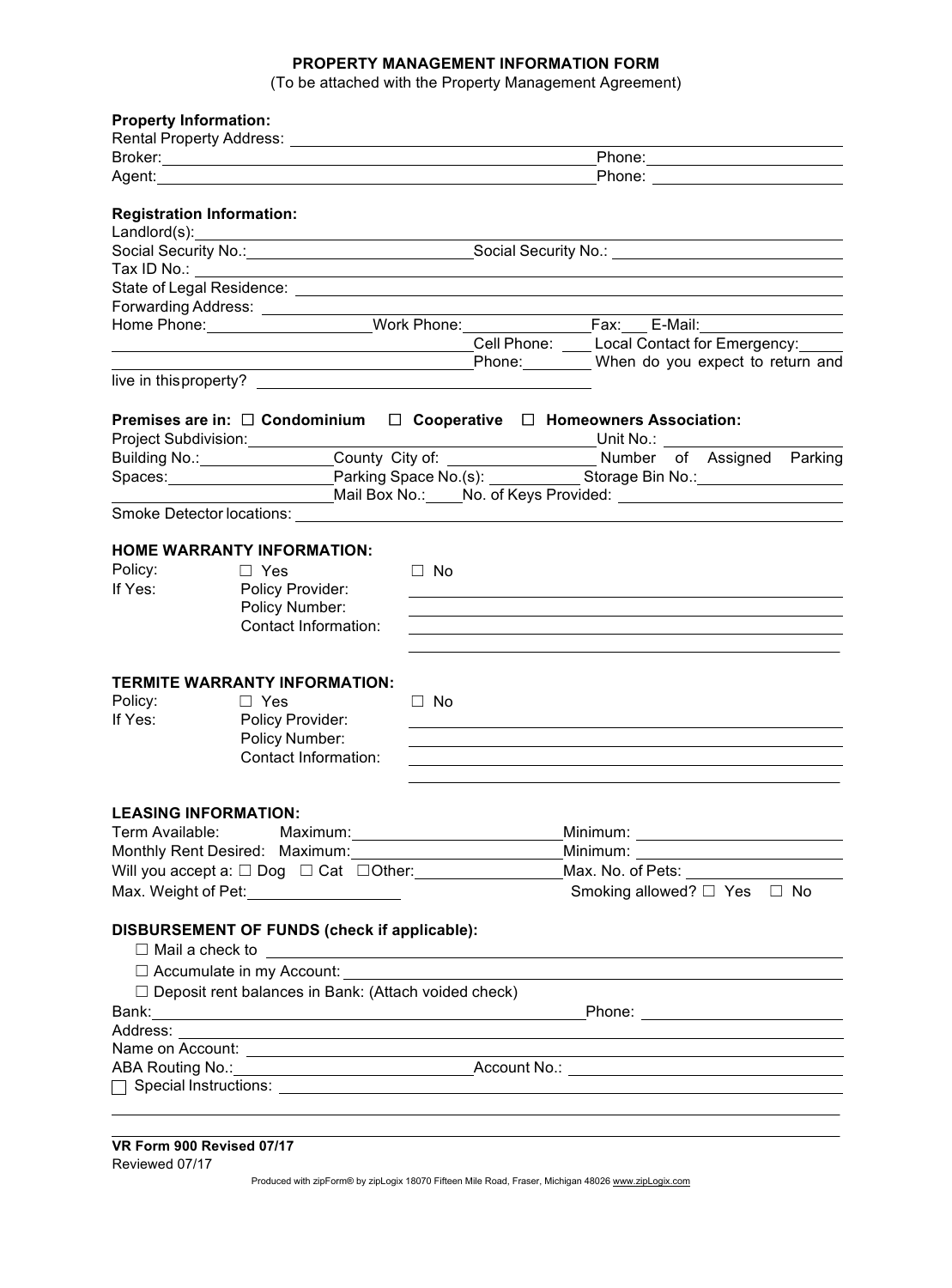## **MEMBERSHIP AND DUES:**

If Agent is to pay, Landlord must supply: payment books/cards/envelopes (if applicable).

Landlord must notify all applicable associations in writing of management agreement.

| Tenant to pay: $\Box$ Yes $\Box$ No Membership #.: $\Box$                                         |                                                                                                                                                                                                                                      |
|---------------------------------------------------------------------------------------------------|--------------------------------------------------------------------------------------------------------------------------------------------------------------------------------------------------------------------------------------|
|                                                                                                   |                                                                                                                                                                                                                                      |
|                                                                                                   |                                                                                                                                                                                                                                      |
|                                                                                                   |                                                                                                                                                                                                                                      |
|                                                                                                   |                                                                                                                                                                                                                                      |
| Fees include: <u>______________________________</u>                                               |                                                                                                                                                                                                                                      |
|                                                                                                   | □ Condominium/ Coop Association: Phone: Phone: Phone: 2002年 2012年 2022年 2022年 2022年 2022年 2022年 2022年 2022年 2022年 2022年 2022年 2022年 2022年 2022年 2022年 2022年 2022年 2022年 2022年 2022年 2022年 2022年 2022年 2022年 2022年 2022年 2022年        |
|                                                                                                   |                                                                                                                                                                                                                                      |
|                                                                                                   |                                                                                                                                                                                                                                      |
|                                                                                                   |                                                                                                                                                                                                                                      |
|                                                                                                   |                                                                                                                                                                                                                                      |
|                                                                                                   |                                                                                                                                                                                                                                      |
|                                                                                                   |                                                                                                                                                                                                                                      |
| Building Access or Other Fee: <b>contain the Contract of Access</b> or Other Fee:                 |                                                                                                                                                                                                                                      |
|                                                                                                   |                                                                                                                                                                                                                                      |
| Please provide a current copy of your association Bylaws/Rules and Regulations.                   |                                                                                                                                                                                                                                      |
|                                                                                                   |                                                                                                                                                                                                                                      |
| <b>INSURANCE COVERAGE:</b>                                                                        |                                                                                                                                                                                                                                      |
| If not attached, a copy of the Insurance policy must be forwarded to Agent for retention in file. |                                                                                                                                                                                                                                      |
|                                                                                                   |                                                                                                                                                                                                                                      |
|                                                                                                   | Policy No.: <u>New York: New York: New York: New York: New York: New York: New York: New York: New York: New York: New York: New York: New York: New York: New York: New York: New York: New York: New York: New York: New York:</u> |
|                                                                                                   |                                                                                                                                                                                                                                      |
|                                                                                                   | Policy No.: <u>Noting the Second Community of Second Community Contract Community Contract Community Community Co</u>                                                                                                                |
|                                                                                                   |                                                                                                                                                                                                                                      |
| UTILITIES:                                                                                        | Solar Panel: $\Box$ Yes $\Box$ No                                                                                                                                                                                                    |
|                                                                                                   |                                                                                                                                                                                                                                      |
|                                                                                                   |                                                                                                                                                                                                                                      |
|                                                                                                   |                                                                                                                                                                                                                                      |
|                                                                                                   | Location of Meter: Network and Security and Security and Security and Security and Security and Security and Security and Security and Security and Security and Security and Security and Security and Security and Security        |
|                                                                                                   |                                                                                                                                                                                                                                      |
|                                                                                                   |                                                                                                                                                                                                                                      |
|                                                                                                   |                                                                                                                                                                                                                                      |
|                                                                                                   |                                                                                                                                                                                                                                      |
|                                                                                                   |                                                                                                                                                                                                                                      |
| Recycle Day: 1998 Contract Day:                                                                   |                                                                                                                                                                                                                                      |
|                                                                                                   |                                                                                                                                                                                                                                      |
|                                                                                                   |                                                                                                                                                                                                                                      |
| Septic Tank Co.:                                                                                  |                                                                                                                                                                                                                                      |
| Attach copy of septic tank, septic field and distribution box locations.                          |                                                                                                                                                                                                                                      |
|                                                                                                   |                                                                                                                                                                                                                                      |
| Well and Pump Service:                                                                            | Phone:                                                                                                                                                                                                                               |
|                                                                                                   |                                                                                                                                                                                                                                      |

**VR Form 900 Revised 07/17** Reviewed 07/17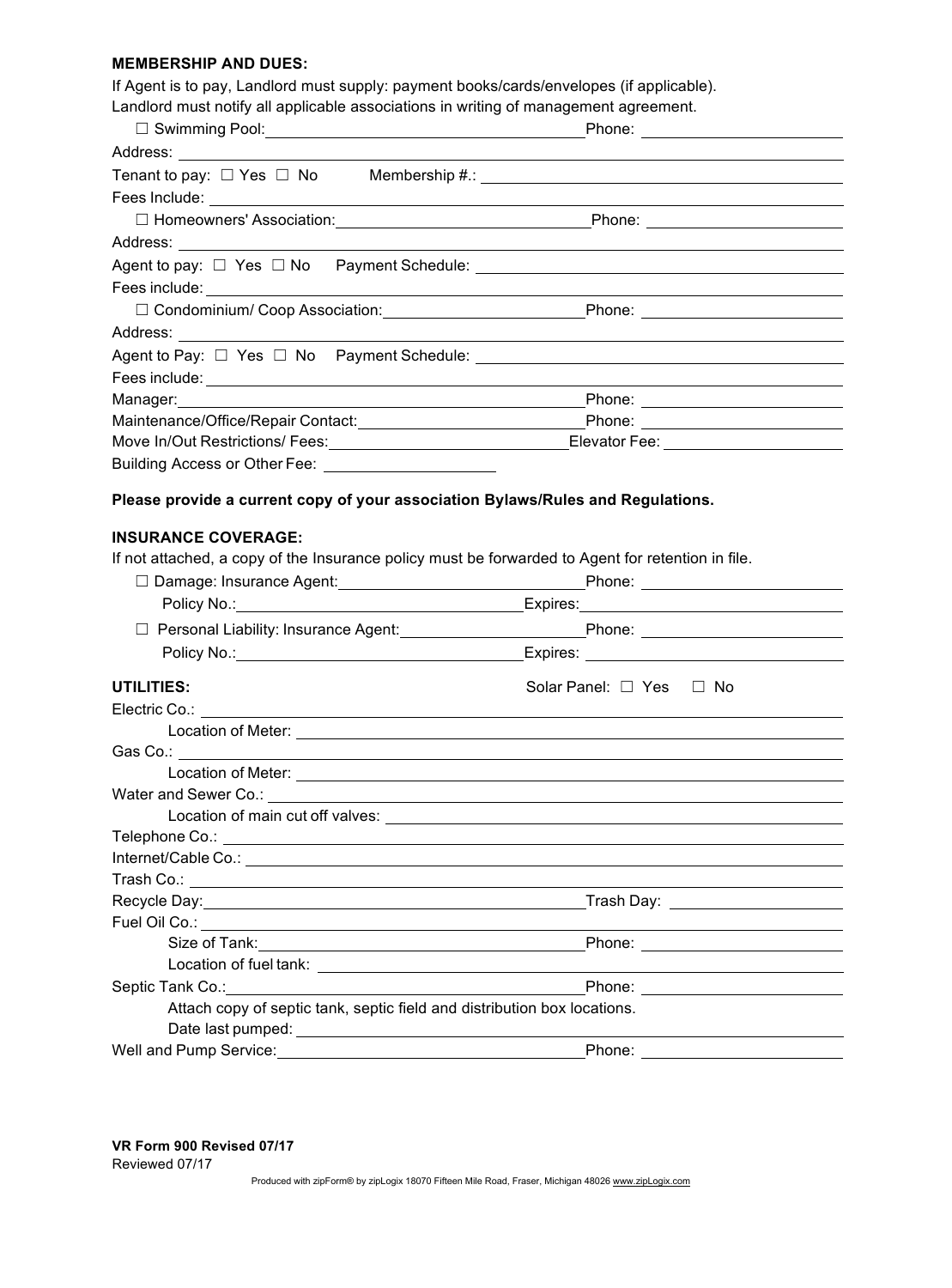| <b>HEATING AND AIR CONDITIONING:</b>                                                                                                                                                                                           | No. of Zones: _____________                                                                                                                                                                                                    |                                              |
|--------------------------------------------------------------------------------------------------------------------------------------------------------------------------------------------------------------------------------|--------------------------------------------------------------------------------------------------------------------------------------------------------------------------------------------------------------------------------|----------------------------------------------|
| Type of Heat: $\Box$ Forced Air $\Box$ Hot Water $\Box$ Geothermal $\Box$ Gas $\Box$ Oil $\Box$ Electric                                                                                                                       |                                                                                                                                                                                                                                |                                              |
| □ Furnace: Make: ____________________Model No.: ________________________________ □ Gas □ Oil □ Electric                                                                                                                        |                                                                                                                                                                                                                                |                                              |
| Service Contract Co.: _________________Expires:_________________________________                                                                                                                                               |                                                                                                                                                                                                                                |                                              |
|                                                                                                                                                                                                                                |                                                                                                                                                                                                                                |                                              |
| Service Contract Co.: _________________Expires: _______________Phone: _____________________________                                                                                                                            |                                                                                                                                                                                                                                |                                              |
|                                                                                                                                                                                                                                |                                                                                                                                                                                                                                |                                              |
| Service Contract Co.: _________________Expires: ______________Phone: ____________                                                                                                                                              |                                                                                                                                                                                                                                |                                              |
| □ Window/Wall Units: No. of Units: Make(s) Model No.: Model No.: Model No.: Notel No.: No. 01                                                                                                                                  |                                                                                                                                                                                                                                |                                              |
|                                                                                                                                                                                                                                |                                                                                                                                                                                                                                |                                              |
|                                                                                                                                                                                                                                |                                                                                                                                                                                                                                | $\Box$ Gas $\Box$ Oil $\Box$ Electric $\Box$ |
|                                                                                                                                                                                                                                |                                                                                                                                                                                                                                |                                              |
| □ Other Filters: Make: Nate: Nate: National Accordination: National Accordination: National Accordination: National Accordination: National Accordination: National Accordination: National Accordination: National Accordina  |                                                                                                                                                                                                                                |                                              |
|                                                                                                                                                                                                                                |                                                                                                                                                                                                                                |                                              |
| □ Fire Place/Woodstove: Working: □ Yes □ No Date of Last Service/Cleaning: ____________                                                                                                                                        |                                                                                                                                                                                                                                |                                              |
|                                                                                                                                                                                                                                |                                                                                                                                                                                                                                |                                              |
| <b>APPLIANCES:</b> Provide all instructions/care booklets available.                                                                                                                                                           |                                                                                                                                                                                                                                |                                              |
| Garage Door Opener: □ Yes □ No No.: (Remote Controls)                                                                                                                                                                          |                                                                                                                                                                                                                                |                                              |
| <b>Refrigerator:</b> Make:____________________________Model No.: ______________________                                                                                                                                        |                                                                                                                                                                                                                                |                                              |
|                                                                                                                                                                                                                                |                                                                                                                                                                                                                                |                                              |
|                                                                                                                                                                                                                                |                                                                                                                                                                                                                                |                                              |
|                                                                                                                                                                                                                                |                                                                                                                                                                                                                                |                                              |
| □ Gas □ Electric Age: Color: Color: Color: 2000 Color: 2000 Color: 2000 Color: 2000 Color: 2000 Color: 2000 Color: 2000 Color: 2000 Color: 2000 Color: 2000 Color: 2000 Color: 2000 Color: 2000 Color: 2000 Color: 2000 Color  |                                                                                                                                                                                                                                |                                              |
| Service Contract Co.: Contract Co.: Contract Co.: Contract Co.: Contract Co.: Contract Co.: Contract Co.: Cont                                                                                                                 |                                                                                                                                                                                                                                |                                              |
|                                                                                                                                                                                                                                |                                                                                                                                                                                                                                |                                              |
| Dishwasher: Make: Molel No.: Model No.: Dishwasher: Make: Built-in                                                                                                                                                             |                                                                                                                                                                                                                                |                                              |
|                                                                                                                                                                                                                                |                                                                                                                                                                                                                                |                                              |
| Service Contract Co.: ___________________________Expires: _____________Phone: _________                                                                                                                                        |                                                                                                                                                                                                                                |                                              |
| <b>Exhaust Fan/Hood:</b> Age: _________________Externally Vented □ Yes □ No                                                                                                                                                    |                                                                                                                                                                                                                                |                                              |
|                                                                                                                                                                                                                                |                                                                                                                                                                                                                                |                                              |
|                                                                                                                                                                                                                                |                                                                                                                                                                                                                                |                                              |
| Service Contract Co.: Communication Control Control Expires: Control Phone: Contract Co.: Control Control Cont                                                                                                                 |                                                                                                                                                                                                                                |                                              |
|                                                                                                                                                                                                                                |                                                                                                                                                                                                                                |                                              |
|                                                                                                                                                                                                                                |                                                                                                                                                                                                                                |                                              |
| Service Contract Co.: \\square\\square\\square\\square\\square\\square\\square\\square\\square\\square\\square\                                                                                                                | Expires: Phone: Microwave:                                                                                                                                                                                                     |                                              |
| Make: We have a state of the state of the state of the state of the state of the state of the state of the state of the state of the state of the state of the state of the state of the state of the state of the state of th |                                                                                                                                                                                                                                |                                              |
| Age: Note that the second contract of the second contract of the second contract of the second contract of the second contract of the second contract of the second contract of the second contract of the second contract of  | Color: □ Built-in                                                                                                                                                                                                              |                                              |
|                                                                                                                                                                                                                                | Expires: Phone: Phone: Phone: Phone: Phone: Phone: Phone: Phone: Phone: Phone: Phone: Phone: Phone: Phone: Phone: Phone: Phone: Phone: Phone: Phone: Phone: Phone: Phone: Phone: Phone: Phone: Phone: Phone: Phone: Phone: Pho |                                              |

Should any of the above appliances need to be replaced, what color or make would be acceptable?

**ADDITIONAL INFORMATION:** Please furnish pertinent information below.

COPYRIGHT©2017 by VIRGINIA REALTORS®.